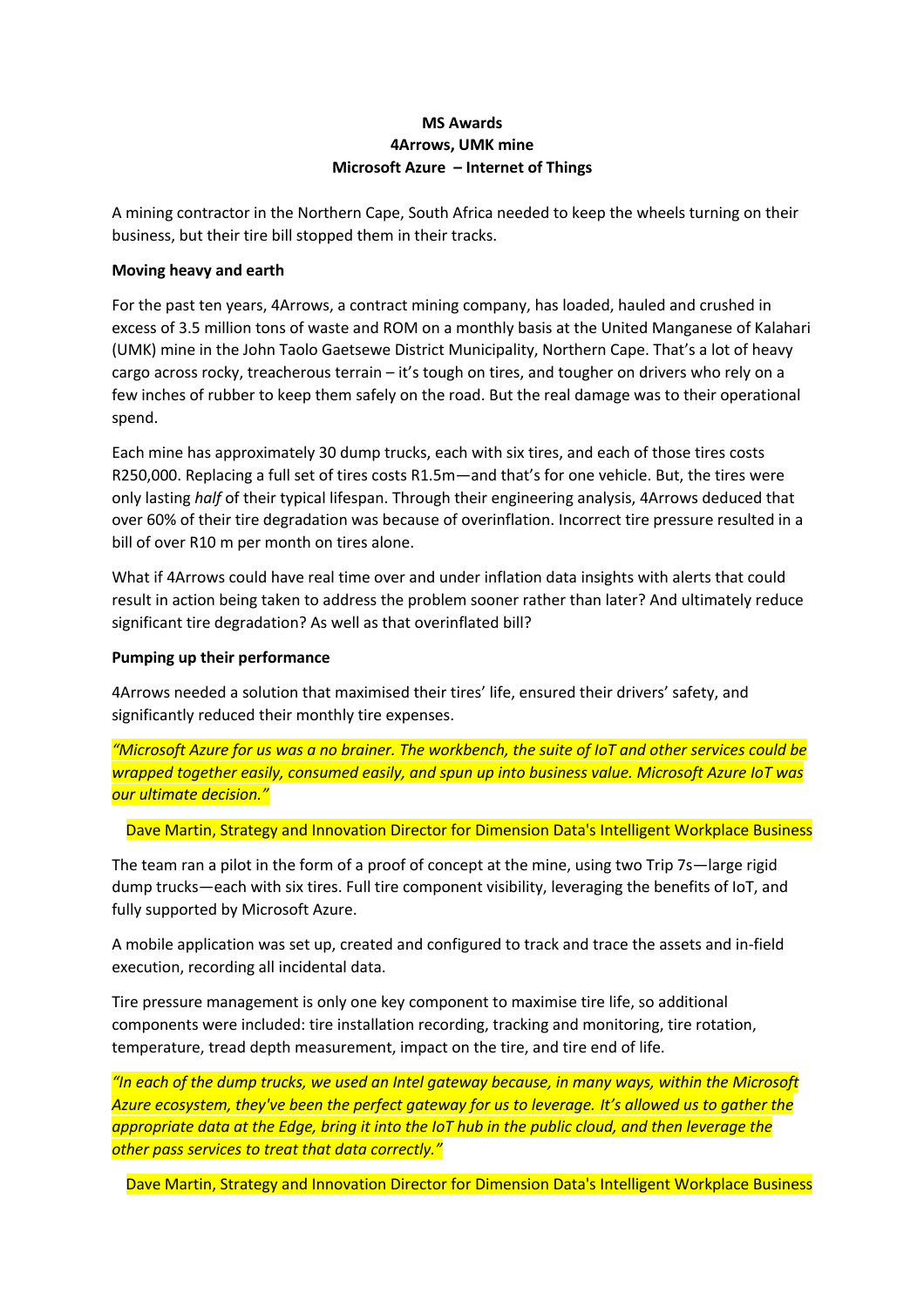The main interface is a web interface/portal running on Azure storage as a single page API-driven web interface. This is authenticated using Azure B2C for security.

Tire pressure management sensors were installed (imported from Europe – Pressure Pro, best of class sensors), which were connected to a Dell 3000 gateway, which communicated the temperature and pressure of the tires every 10 minutes into IoT technology. The data is then aggregated with the data from the mobile app, which enables client rich insights and management intervention at critical stages.

#### **Keeping on track**

Real time monitoring on the tires alerts when a tire is both over- or underinflated. The system flows into an alert structure that summons a team of workers to go out and inflate or deflate the tires based on the recordings.

The data is visualised in graphs and is very straightforward

The tech functions both on and offline. Mines are known for their harsh conditions, and devices are easy targets for loose stones, falling rocks, and bumping metal. The devices are kept ticking in these conditions, even when offline, out of comms, and in a vehicle.

The system picks up potholes and areas of impact based on the vibrations. At a point of impact or point of alert, the location is tagged with GPS coordinates, tire pressure, and accelerometer data, which is sent via email, Microsoft Teams or text message. It's also shown on a web portal on a map with a pin and visualizes what went wrong and the relevant details.

This solution can also be used on older vehicles, which can cut down on wastage (as it makes an older vehicle smart).

### **Accelerating change, shifting perceptions**

*"When those devices were first installed, there were some concerns—hold on what is this device doing here? Is this device a 'Big Brother' to watch me and threaten me with my job or is this the new world of automation that is going to make my job redundant? Unfortunately, we actually saw some of the devices damaged in the early days of deployment."*

#### Marco?, 4Arrows

Because of this lack of trust and understanding, all stakeholders, in particular the drivers, as part of the ecosystem, were part of a change management program. For the drivers, the IoT devices means greater peace of mind on the road—better safety, more preventative measures, and constant 24/7 monitoring. It's made their jobs better and safer, an additional outcome that reaps ongoing dividends.

*"New technology need not be the enemy. It can actually be my companion if it means we can succeed together. So we found that despite a complex technology project, there has to be respect to the people component - make sure that everybody and all stakeholders in the ecosystem see value in coming together to unlock the potential."*

Marco?, 4Arrows

**Where the rubber meets the road**